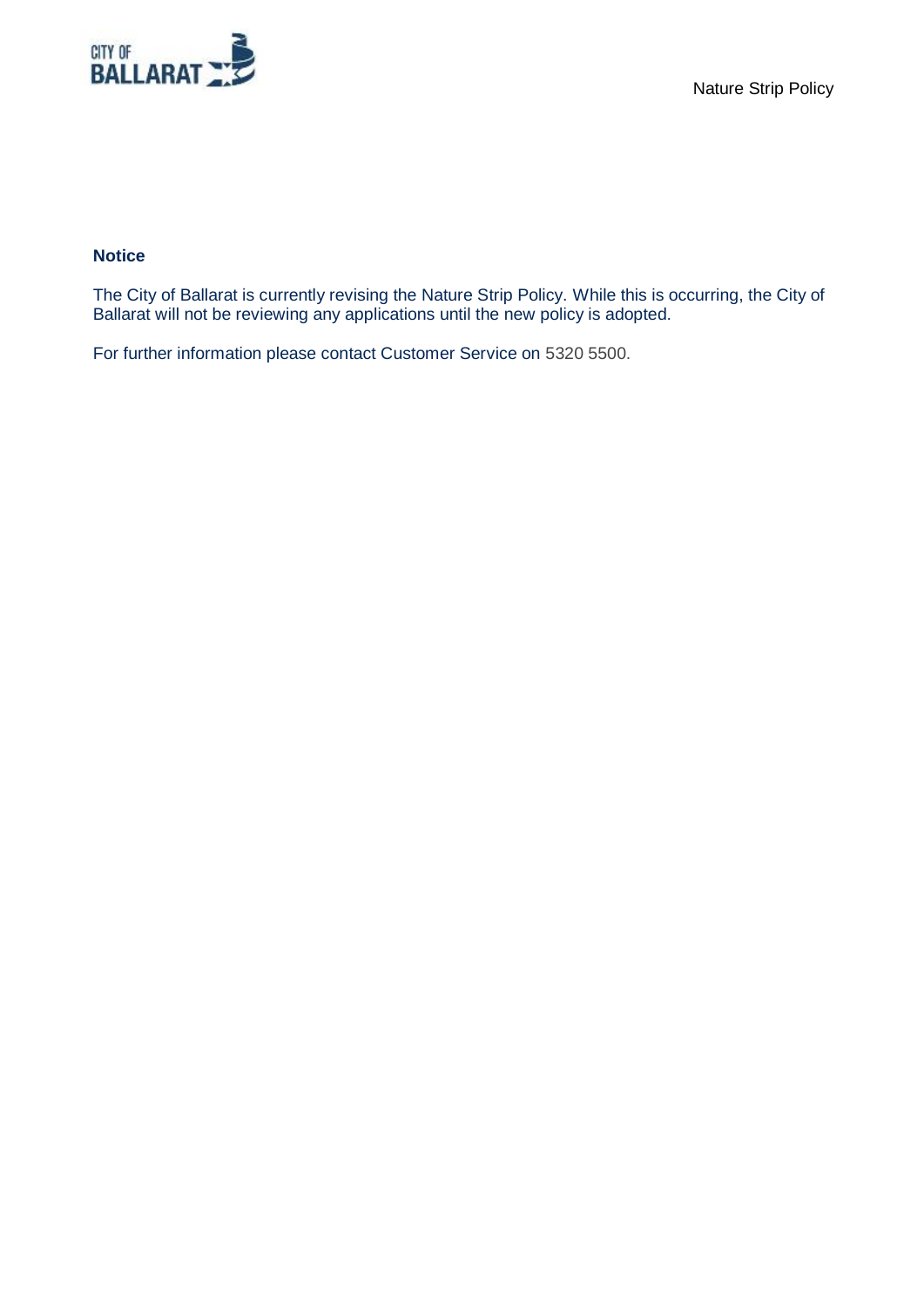

# **Nature Strip Policy August 2016**

**CI – Assets – 02**

**BALLARAT CITY COUNCIL Town Hall Sturt St Ballarat VIC 3350 Tel. 5320 5500**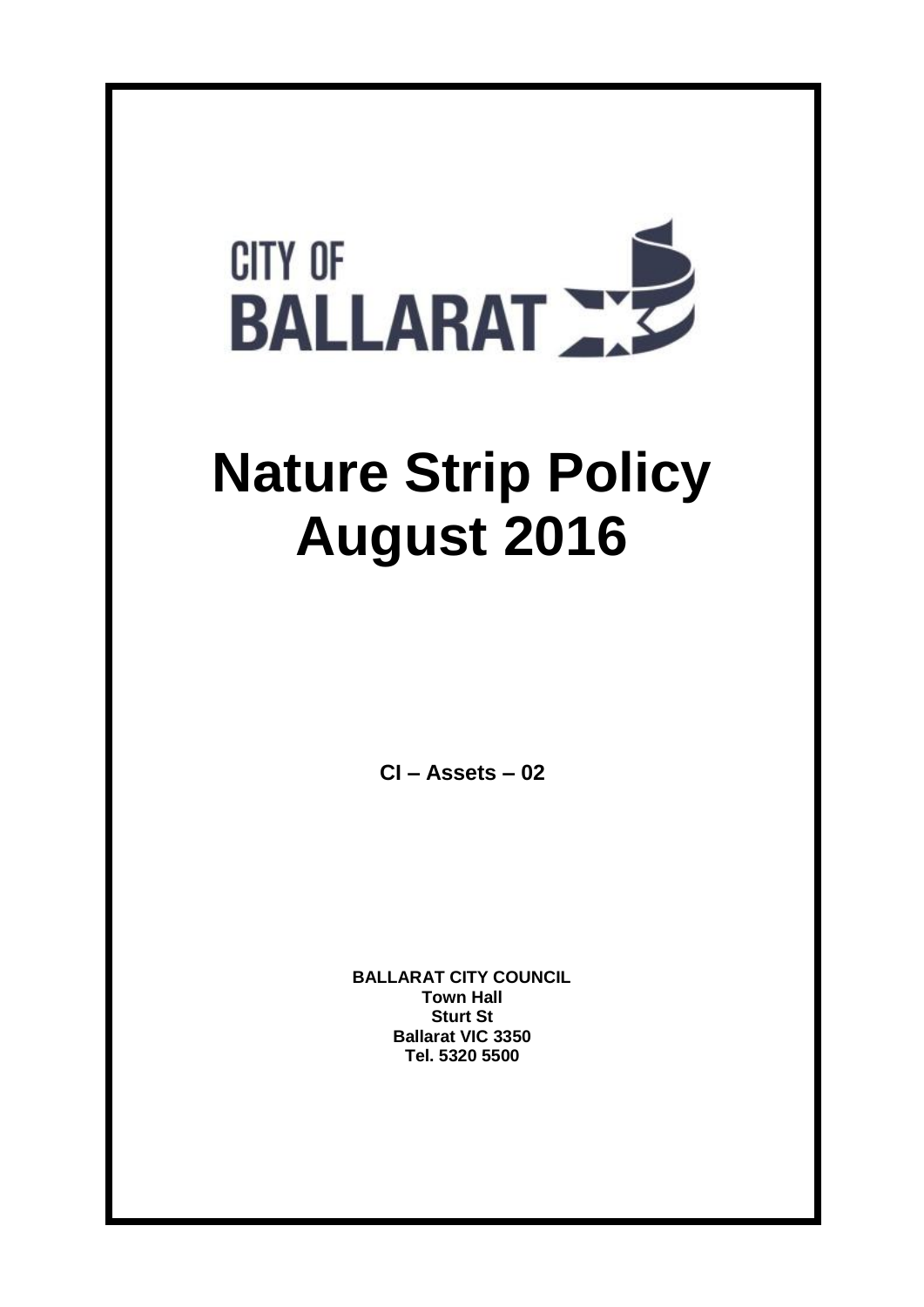

# **TABLE OF CONTENTS**

| $1 \quad$    |  |
|--------------|--|
| $2^{\circ}$  |  |
| $\mathbf{3}$ |  |
|              |  |
|              |  |
| 6            |  |
| $\mathbf{7}$ |  |
| 8            |  |
| 9            |  |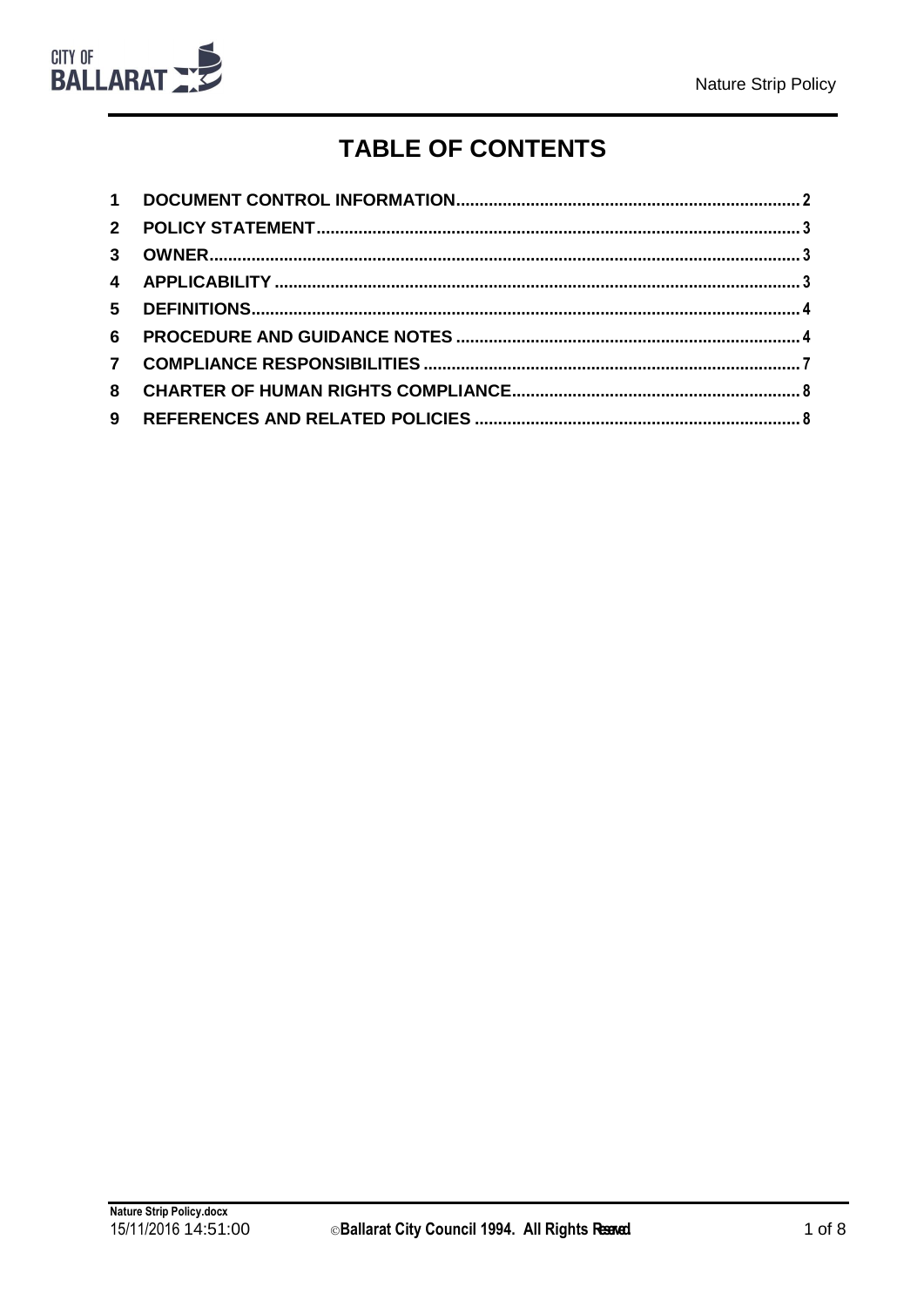

## <span id="page-3-0"></span>**1 DOCUMENT CONTROL INFORMATION**

# **DOCUMENT CONTROL**

| <b>Policy Name</b>      | <b>Nature Strip Policy</b>                  |
|-------------------------|---------------------------------------------|
| <b>Business Unit</b>    | City Infrastructure, Asset Management Group |
| <b>File Location</b>    | Location of policy in DocHub - Index        |
| Document status         | As per document history                     |
| <b>Version</b>          | 1.1                                         |
| <b>Version Date</b>     | Current version date as per history         |
| <b>Next Review date</b> | Next review date for the register           |
|                         |                                             |
|                         |                                             |
|                         |                                             |

## **DOCUMENT HISTORY**

|                      | <b>Version</b> | <b>Date</b> | <b>Author</b>      |
|----------------------|----------------|-------------|--------------------|
| <b>Initial Draft</b> | 0.07           | 05/11/2013  | <b>Ben Howell</b>  |
| <b>Final Draft</b>   |                | 9/03/2016   | <b>Ben Howell</b>  |
| <b>Approved</b>      | 1.1            | 9/08/2016   | <b>Terry Demeo</b> |
| <b>Review Draft</b>  |                |             |                    |
| <b>Review Final</b>  |                |             |                    |
| <b>Approved</b>      |                |             |                    |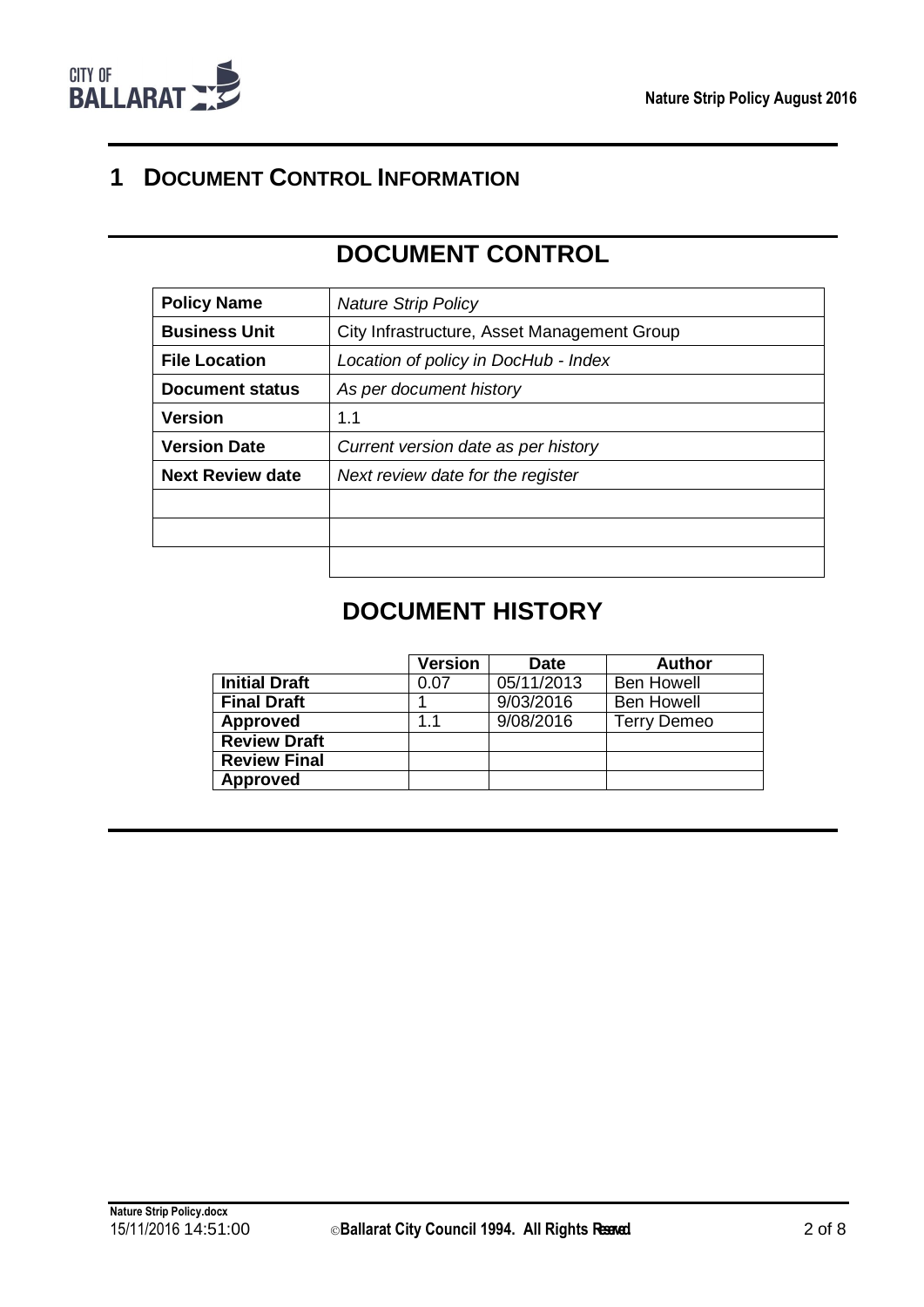## <span id="page-4-0"></span>**2 POLICY STATEMENT**

#### **2.1 INTENT**

This Policy acknowledges that well maintained nature strips add to the appearance and presentation of the City and its streetscapes. They can bring economic benefits to businesses and property owners. The City of Ballarat encourages property owners to recognise the value of nature strips and to take pride in maintaining them. Nature strips are an integral part of City of Ballarat urban environment.

#### **2.2 STATEMENT**

Council will not permit alternate nature strip treatments, other than compacted granitic sand in non-heritage overlay areas, subject to prior approval. Nature strips are to be grassed between the property boundary and the kerb as per the Landscape Design Manual section 6.2.

#### **2.3 OBJECTIVES:**

The objective of the policy is to ensure that if nature strips are modified, they are landscaped and maintained in a way that:

- Minimises the risk to the community;
- Provides for the unobstructed and safe flow of pedestrian traffic;
- Provides access for postal deliveries and utility service providers;
- Doesn't impede access to fire hydrants;
- Doesn't impact the safety of vehicles using the road;
- Allows kerbside parking of vehicles and safe and practical conditions for emptying rubbish and recycling bins;
- Compliments the existing street scape;
- Are in keeping with heritage areas;
- Can act as additional footpath space when two or more people walk together or pass by;
- Allow vehicles to park safely at the kerbside and for door opening space; and
- Provide space for street tree planting.

## <span id="page-4-1"></span>**3 OWNER**

The owner of this policy is the Chief Executive Officer. All enquiries regarding this policy should be initially directed to Information Services – Governance Unit.

## <span id="page-4-2"></span>**4 APPLICABILITY**

This policy applies to all Council Officers, residents, businesses and property occupiers within the Municipality.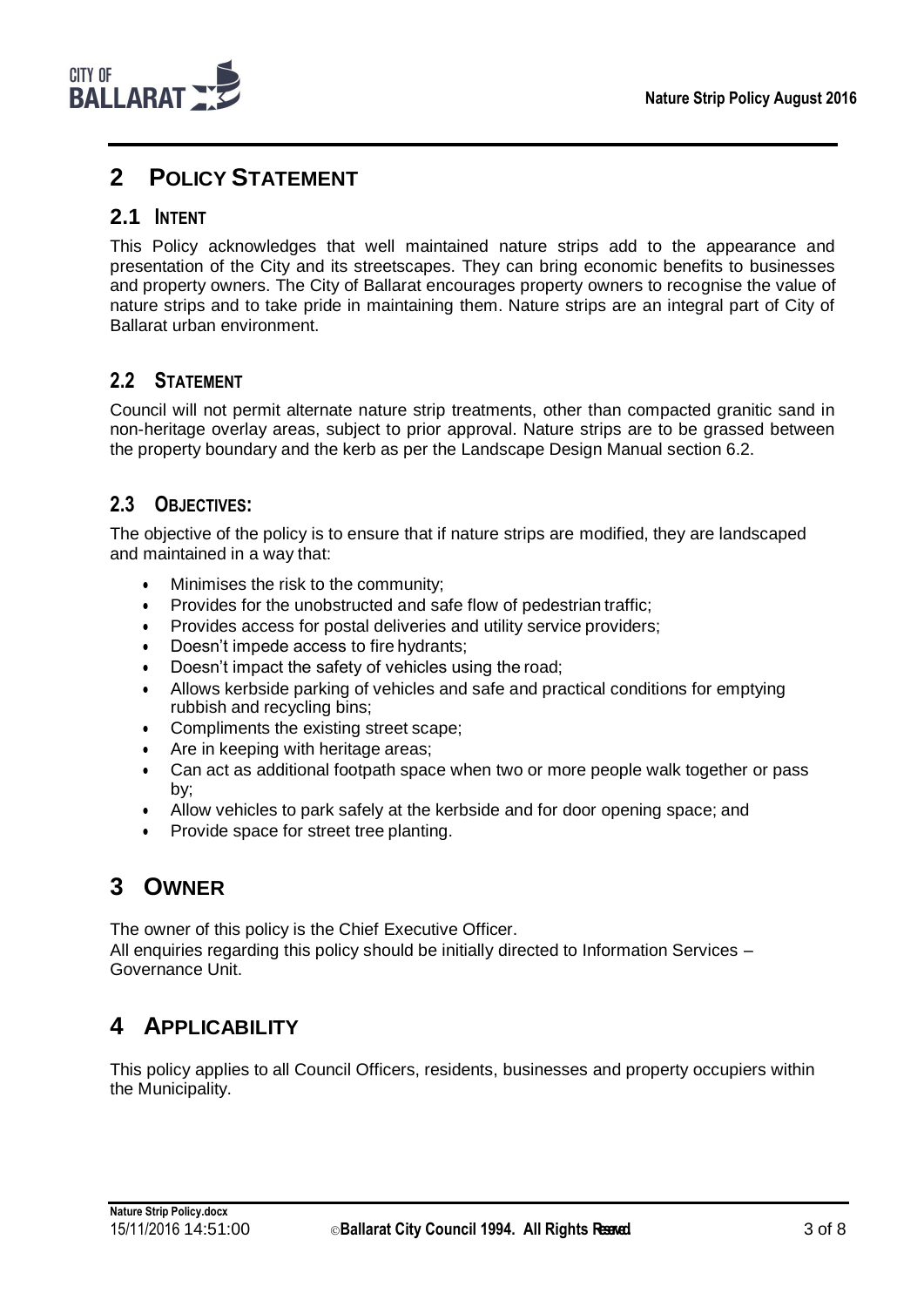

## <span id="page-5-0"></span>**5 DEFINITIONS**

#### **Nature Strip**

A nature strip is an area of public land between the property boundary and the back of kerb or table drain, excluding any public pavement. In most cases a nature strip is grassed.

## <span id="page-5-1"></span>**6 PROCEDURE AND GUIDANCE NOTES**

#### **6.1 NATURE STRIPMAINTENANCE**

Council does not carry out renovation or maintenance (including mowing and watering) of nature strips. It is common, accepted practice throughout Australia that the property owners or residents of abutting properties maintain the plants (excluding trees) and any landscape features on the nature strip. Generally, this amounts to weeding, mowing and edging turf.

#### **6.2 NATURE STRIPS**

Grassed nature strips remain the most common form of nature strip treatment within The City of Ballarat. The use of drought-tolerant grasses provides a low maintenance treatment which requires periodic mowing and weeding to maintain.

No permit is required to maintain a grassed nature strip.

#### **6.3 STREET TREES**

Council is responsible for the planting, maintenance and removal of all street trees in the urban area. Trees are managed in accordance with the Tree Management Plan 2007.

#### **6.4 HERITAGEOVERLAYS**

Areas covered by planning heritage overlays are not permitted to alter nature strips and must abide by Council's Grass Nature Strip Standard.

#### **6.5 SYNTHETIC TURF**

Use of synthetic turf is not permitted on nature strips with the City of Ballarat due to issues relating to utilities accessing their assets and damage due to maintenance and garbage collection activities

However, if the application for synthetic turf is for a short term application such as a display home and adheres to the following criteria, it may be permitted:

- The turf must be installed by a qualified and insured professional company; and
- The turf must be maintained in a neat and weed-free condition

Council retains the right to request removal of turf in the case of non-compliance with this policy, at the resident's cost.

#### **6.6 GRANITIC SAND**

Granitic sand can only be used if approved, by submission of an application to modify nature strip, and must meet Council design standards. Granitic sand will not be approved in areas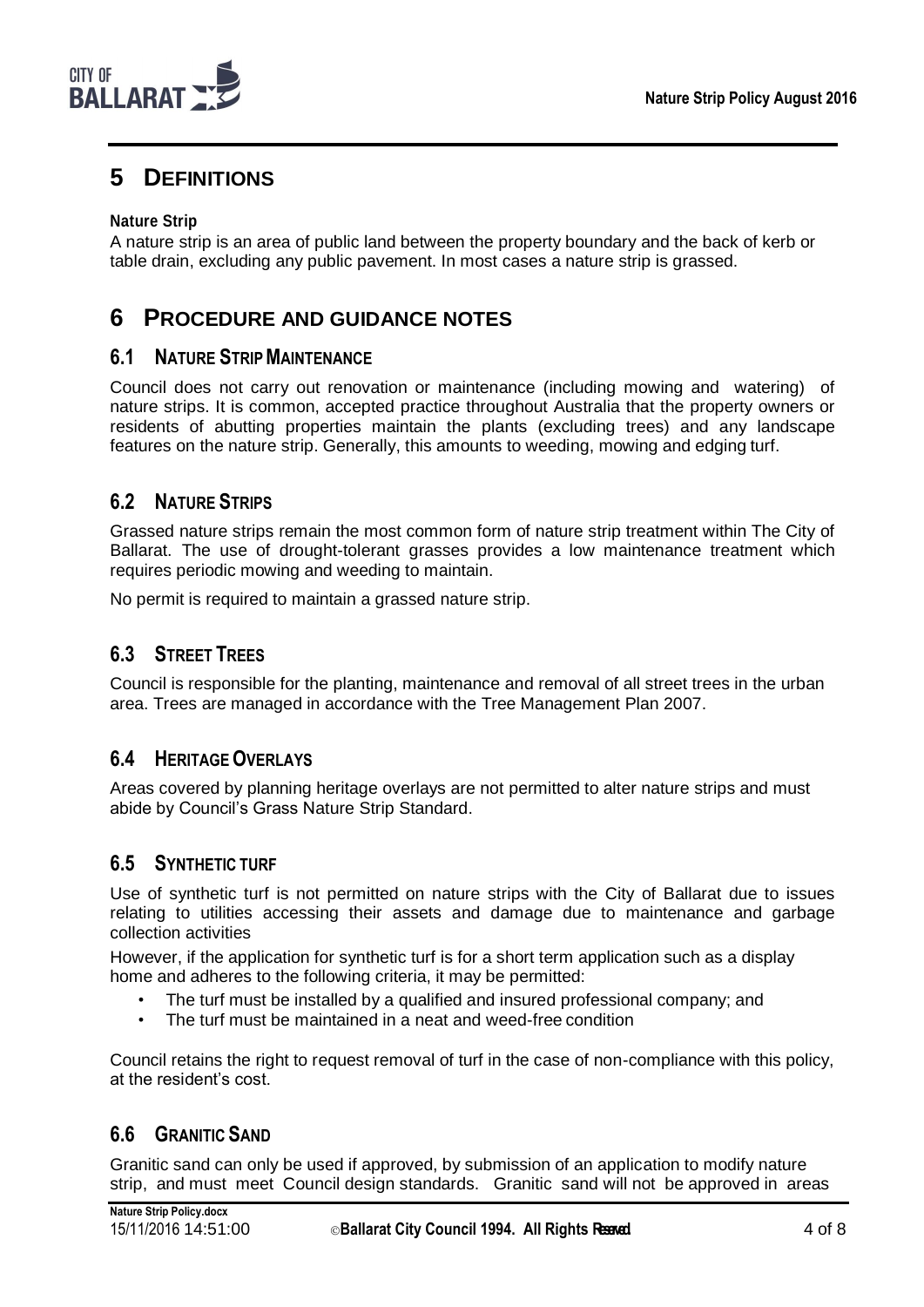

covered by planning heritage overlays. All other areas will be considered on a case by case basis taking into account:

- Streetscape;
- Street character; and risk and liability.

Use of Granitic Sand on nature strips does not provide for vehicle parking and is prohibited by Local Law 17.

#### **6.7 SHRUBS AROUND TREES**

Council does not encourage the planting of shrubs around established trees as the planting process can impact on tree roots. Existing plantings must be managed and kept below the maximum height of 500mm. Approval and ordering the removal of these planting will be made at the discretion of Council's Vegetation Planning Officer.

#### **6.8 LAWN CLIPPINGS AROUND TREES**

Depositing lawn clippings in road reserves including nature strips is prohibited as prescribed by Local Law 17 5.3 (b). This includes placement around street trees. Build-up of lawn clippings around trees promotes fungal decay and odours.

#### **6.9 MEDIUM DENSITYDEVELOPMENTS**

Consideration of applications for additional plantings and alterations in the road reserve of medium density developments will be considered on the following criteria:

- Amenity;
- Existing public open space; and
- Improvement of streetscape.

#### **6.10 NOT PERMITTED ON NATURE STRIPS**

Hard surfaces such as concrete, pavers, asphalt or stepping stones are not permitted in residential areas. If a hard surface is required for vehicle access purposes, a vehicle crossing permit should be obtained.

- Irrigation systems are not permitted in nature strips.
- Mulch material, stone, woodchips, and crushed rock are not permitted
- Rocks, bluestone pitchers, railway sleepers or retaining walls are not permitted as these items are all potential trip hazards.
- Letterboxes must be established on private property and suitable access to Australia Post delivery drivers must be maintained.
- Temporary or permanent electrical wiring must not be installed on to the nature strip (e.g. lighting of trees is not permitted).
- •

#### **6.11 KERB-SIDE GARDENS**

Residents can apply for a local law permit to install and maintain raised planter box gardens on nature strips, subject to meeting specified design standards, agreed maintenance regime and suitable public liability insurance.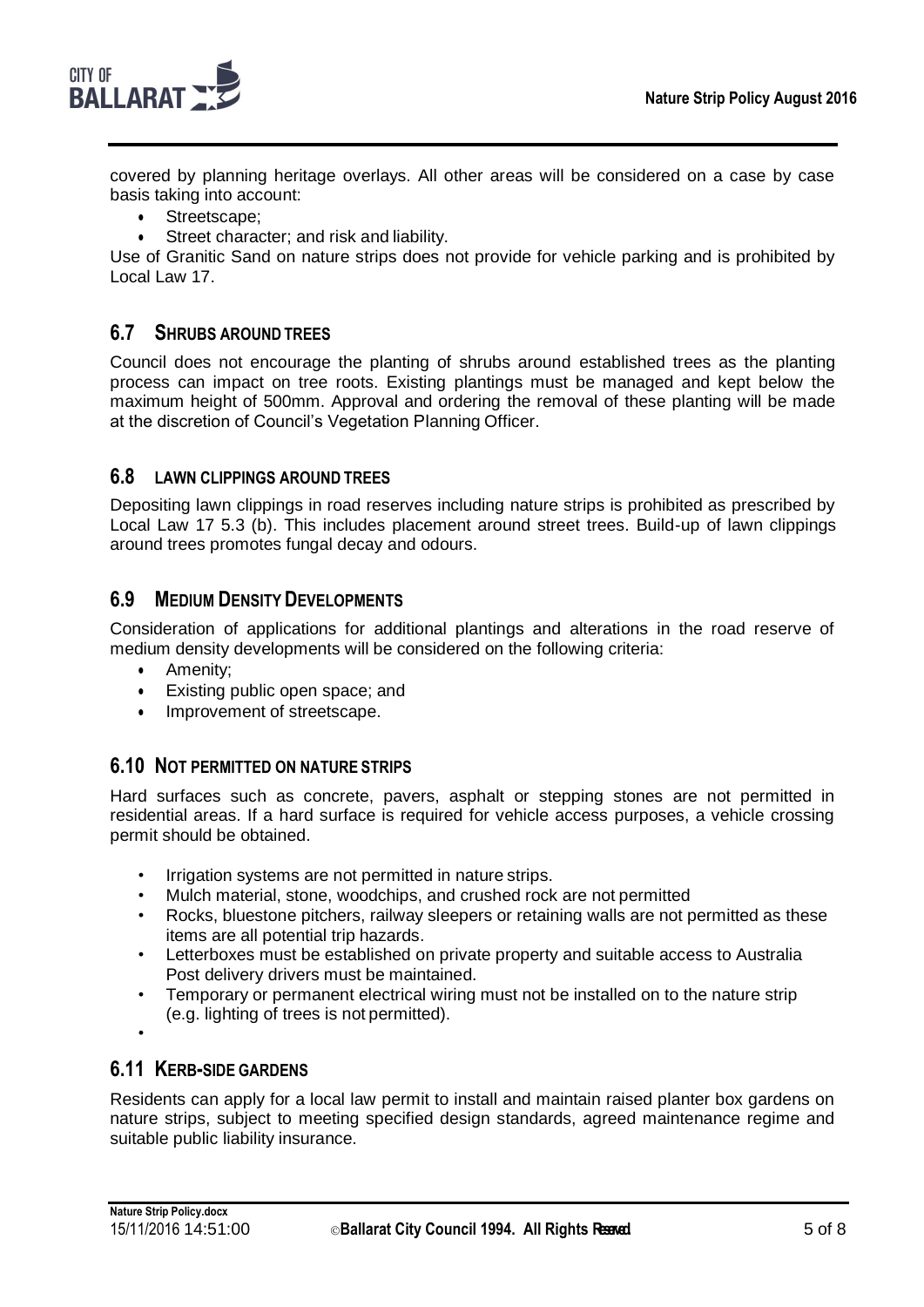

#### **6.12 DEVELOPMENT MASTERS PLANS**

Master plans for new developments may include nature strip plantings. These plans will be assessed for suitability by Council's Vegetation Planning Officer.

#### **6.13 NEIGHBOURHOOD MASTER PLANS**

Where a number of residents on a street wish to undertake nature strip planting, they must undertake a master planning process including express consent from all residents on the street (one block, both sides). These plans will be assessed for suitability by Council's Vegetation Planning Officer. An local law permit will be required.

#### **6.14 EXCAVATION AND CULTIVATION**

Excavation and cultivation must be by hand as mechanical excavation (bobcat/dingo) or cultivation (rotary hoe) may damage infrastructure and services that may be underground. They may also cause damage to street trees and their root systems.

Hand (spade or fork) excavation and cultivation only will be permitted. As hand digging may expose some underground services, the property owner or their contractor is advised to contact 'Dial Before you Dig' on 1100, to check the location of services prior to carrying out works.

The owner or occupier is responsible for repairing any damage to infrastructure caused by any landscaping works.

#### **6.15 UTILITIES AND COUNCIL MAINTENANCE WORK**

Utility companies that supply water, gas, electricity and telecommunications may from time to time require access to the nature strip to perform maintenance work. The utility companies are required to make good the nature strip following maintenance work, but are not required to reinstate residential nature strips that have been landscaped other than in grass.

#### **6.16 RISK MANAGEMENT AND SAFETY**

The City of Ballarat Council is very much aware of the need to provide a safe environment within urban and rural areas in the municipality. As the nature strip is public land, the City of Ballarat Council must be vigilant when it comes to recognising when a threat to public safety exists.

Any feature that is deemed by the City of Ballarat Council to be a risk to the public as a tripping hazard, a falling hazard, obstruction or other hazard, may be removed from the nature strip without consultation or warning.

Council will take appropriate action to rectify problems in relation to tripping hazards or safety issues. Council officers will write to the relevant property owner requesting that they attend to the identified problem.

If the property owner fails to take action, a delegated Council Officer will issue a 'Notice of Noncompliance', requesting that the specific problem be fixed by a date (a 28-day notice is usually given).

Failure to take action following a 'Notice of Non-compliance' can result in an on-the-spot fine (1 penalty unit) or open court action (up to 10 penalty units). All fines would be issued under Local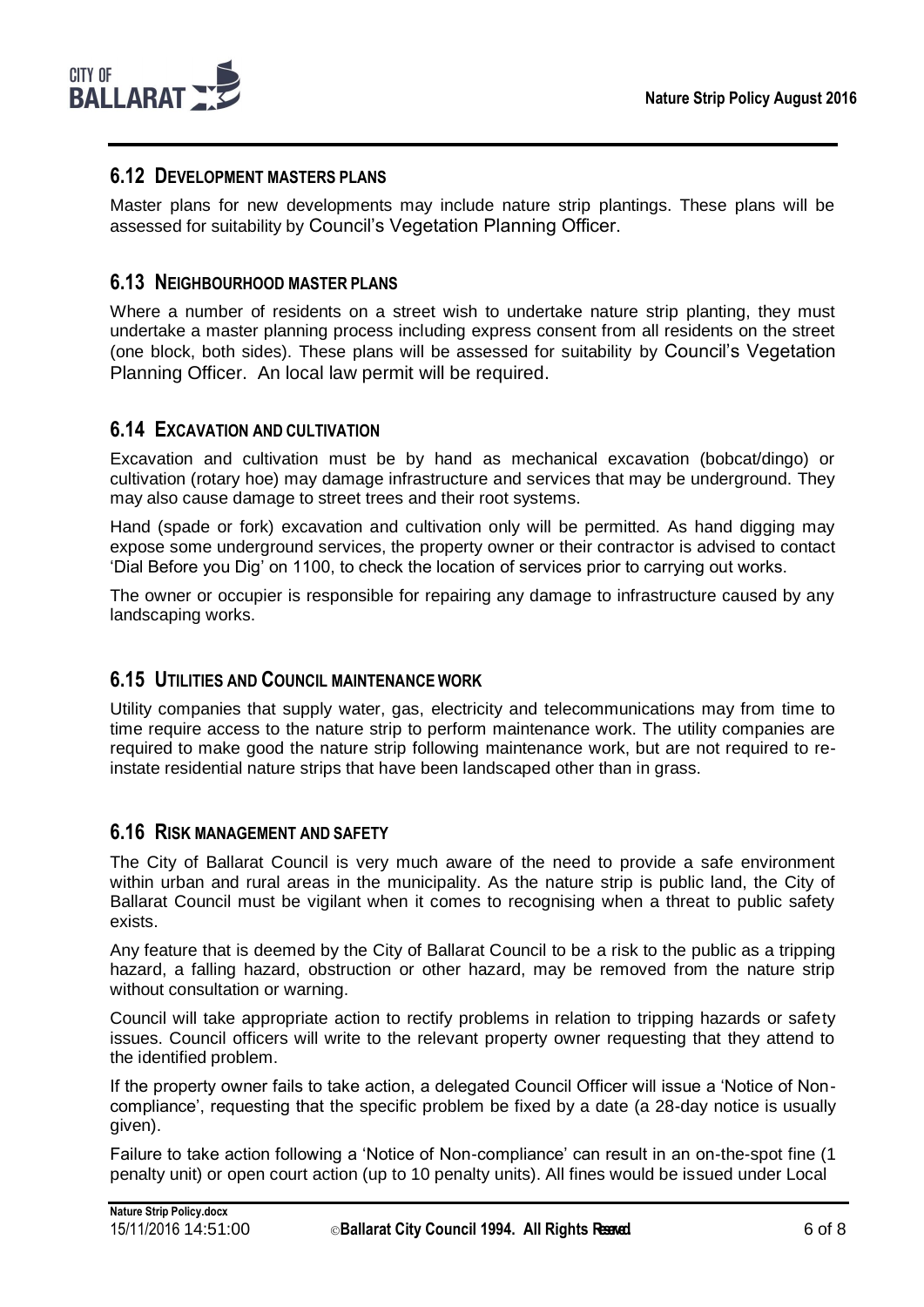

Law No 17, Part 10, Clause 27. This applies to all non-compliant landscaping found in nature strips.

#### **6.17 HOW NATURE STRIPS AREMAINTAINED**

Nature strips must be kept in a well maintained and safe condition by the resident at all times by:

- ensuring that plants are pruned so that they do not protrude from private property onto pathways, driveways or over the kerb;
- keeping the nature strip free of weeds and rubbish, any tripping hazards and any protruding objects.

#### **6.18 FAILURE TO MAINTAIN A NATURE STRIP**

Where a resident fails to maintain a nature strip modified in accordance with this policy and:

- the condition of the nature strip is a traffic or pedestrian hazard; or
- it does not provide appropriate pedestrian access; or
- it is a safety or fire hazard; or
- it interferes with the visibility of motorists, cyclists and pedestrians at intersections, curves in the road and near driveways; or
- impacts unfavourably and significantly on the local amenity,

An Authorised Officer may enforce the requirements of this Policy under the General Local Law No. 17.

#### **6.19 POLICY IMPLEMENTATION**

The Policy will be effective from the date formally adopted by Council. Existing modified nature strips not compliant with this Policy may remain, however any Nature Strips containing alterations as listed in section 6.6 Not Permitted on Nature Strips may be issued a notice to remove item if deemed to be a risk to the public, or impede on pedestrians.

This policy only relates to formalised nature strips in urban areas, typically where kerb and channel exist.

## <span id="page-8-0"></span>**7 COMPLIANCE RESPONSIBILITIES**

#### Authorised Officers

The implementation and enforcement of this policy, within the bounds of Councils Local Laws.

#### CEO

Responsibility for providing sufficient resources to implement the Policy.

#### **Councillors**

Provide ongoing support for the Policy.